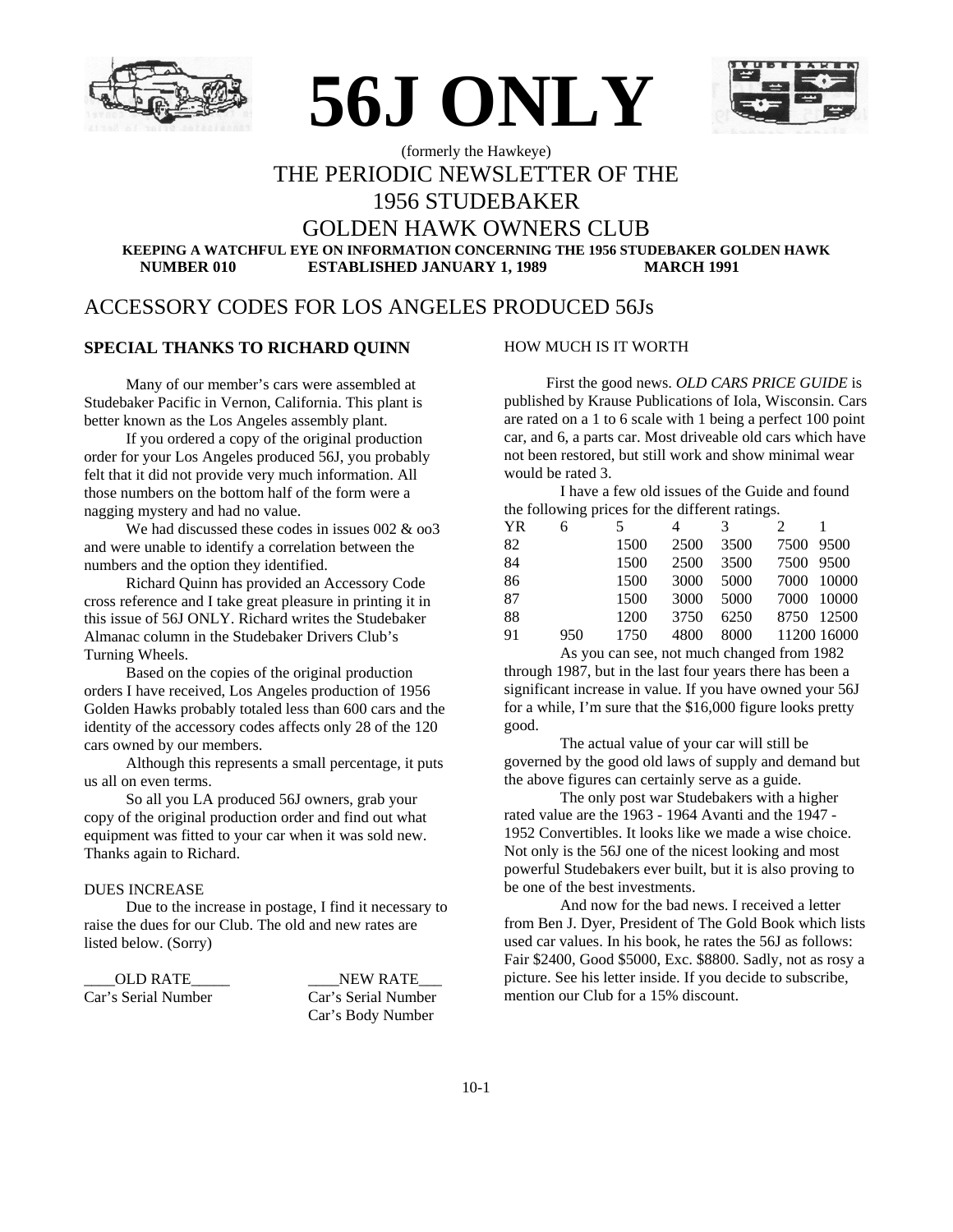#### 20016

#### Richard Quinn 1864X S. Wolf Rd. Mokena, Il. 60448

January 16, 1991

Mr. Frank Ambrogio 1025 Nodding Pines Way Casselberry, FL 32707

Dear Frank,

Thanks for maintaining my name on your mailing list for the 1956 Golden Hawk newsletter (56J only). I feel I should occasionally make a contribution in order to justify my free ride.

In your letter of August 1990, and in previous issues of The Hawkeye (esp. nos. 2 & 3), you indicated a desire to discover a cross reference for the code numbers used on the Los Angeles production orders. Alas, I recently found the answer while digging through a long forgotten box of material which I received from an old dealer in Nebraska. On one of the enclosed sheets, I have provided the information you request. Please note the code numbers and descriptions are taken from what Studebaker called their "Dealer Passenger Car Order" form. The form no. in this case is B1010, which I believe is late 1956 or 1957. (I enclose a photo copy of an original.) According to my records, there was an earlier order form, B948, used in late 1955 for the 1956 cars. In any event, the code numbers and description would have been nearly identical with 81010. The accessory numbers and prices 1 am providing for your possible inclusion came from other 1956 sources. You will note I have included information on both the Hawks and sedans, since I wanted to do only one list for 1956 and [ am sure some) owners of 1956 sedans may also find this information useful. Of course, you are free to condense the information as you see fit.

While going through some other boxes, I found an original invoice for a 1956J and enclose a copy of it, along with a production order from Newman Altman. I was interested in seeing how the two compared (i.e. invoice and production order). If any of your members have 56J serial 6031142. I'm sure they would find this of interest.

I am enclosing a few other misc. items you may find of value on your favorite car. You may wish to mention to your members that I have a number of nice B x 10 publicity photos of the 56J in both color and black and white. Prices \$6.00 B&W, \$7.00 color, postpaid.

Thanks again and best of luck with your publication.

Yours truly,

Richard T. Quinn

enclosures

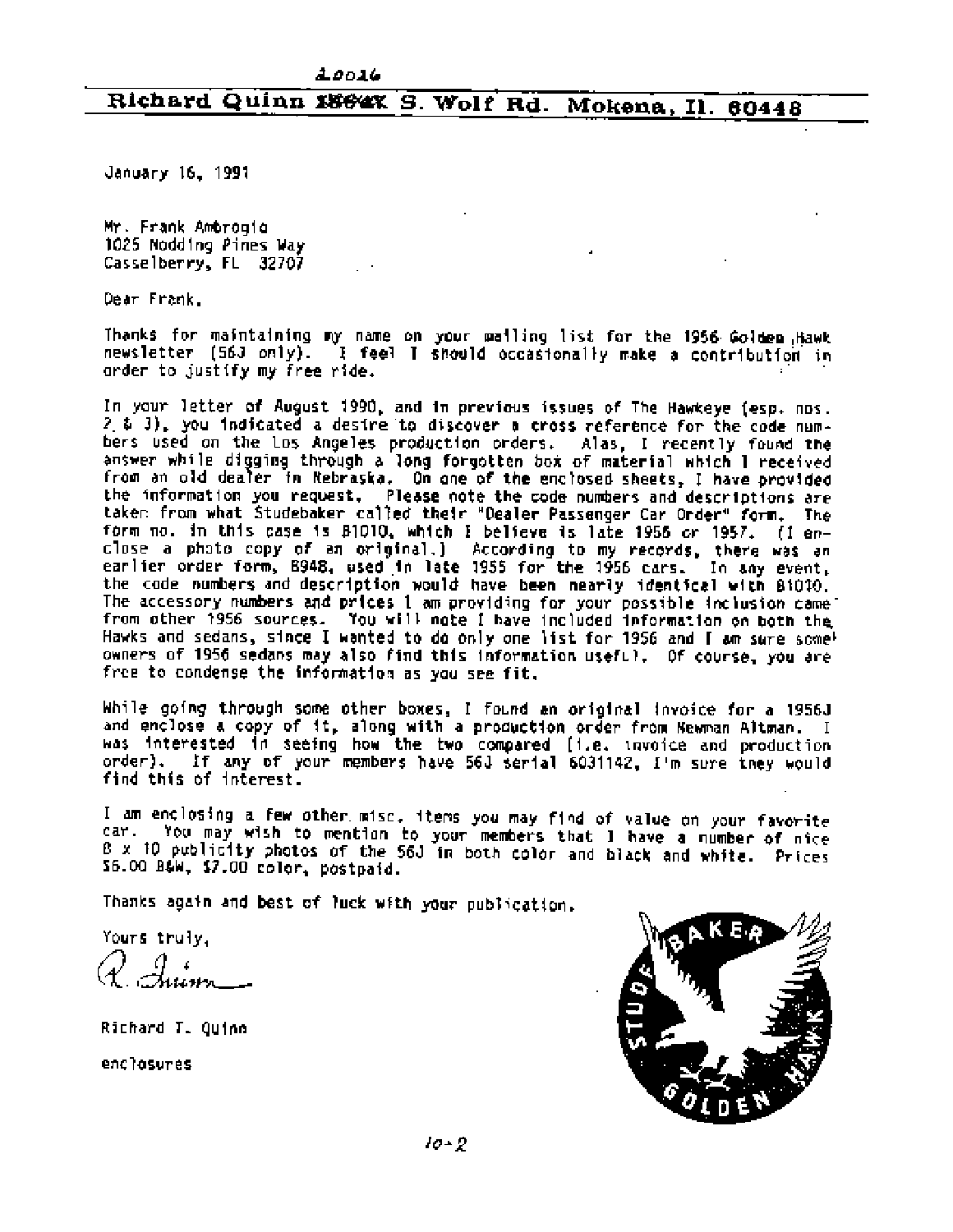COM TO FRANK AMBROGIO FROM: RICHARD QUINN  $DME: SM161991$ 

# 1956 STUDEBAKER OPTIONAL EQUIPMENT<br>AND ACCESSORIES

 $\mathcal{L}(\mathcal{A})$  and  $\mathcal{L}(\mathcal{A})$ 

 $\mathcal{L}(\mathcal{A})$  and  $\mathcal{L}(\mathcal{A})$ 

| Accessory<br>$Code$ # | Item                                              | Accessory Number        | Cost <sup>(1)</sup> |
|-----------------------|---------------------------------------------------|-------------------------|---------------------|
| 15                    | Safety padded dash                                | $^\star$                |                     |
| 16                    | Air conditioning                                  | AC2758 (V8 Sedans)      | \$374.00            |
| 18                    | Power seat                                        |                         | 35.11               |
| 20                    | Electric windows                                  | $\star$                 | 54.00               |
| 21                    | Electric front door windows 4 drs.                | $\star$                 | 102.60              |
| 23                    | Tinted glass                                      | $\star$                 | 22.57               |
| #24                   | Electric wipers 6 cyl. eng.<br>(exc. Flight Hawk) | $\star$                 | 6.84                |
| 26                    | Standard transmission                             | $\star$                 | Std.                |
| 27                    | Overdrive transmission                            | $\star$                 | 83.60               |
| 28                    | Automatic transmission                            | $\star$                 | 154.00              |
| 31                    | $\mathbf{f}_\mathrm{c}$<br>High comp. heads       | $\star$                 |                     |
| 33                    | Oil filter (56 Champ)                             | AC2749 56G              | 8.51                |
|                       |                                                   | AC2670 56B              | 8.51                |
| 35                    | Power steering                                    | $\star$                 | 83.60               |
| 37                    | High power kit                                    |                         |                     |
| 38                    | Four barrel carb                                  | 1540493 sedans          | 16.72               |
|                       |                                                   | 1540494 Hawks           | 16.72               |
| #41                   | Wet air cleaner                                   |                         |                     |
| 42                    | Heavy duty springs & shocks                       | $^\star$                |                     |
| 48                    | Hill holder - 6 cyl. except                       |                         |                     |
|                       | automatic trans.                                  | $\star$                 | 15,06               |
| 51                    | Power brakes                                      | $\star$<br>$\mathbf{v}$ | 29.26               |
| 52                    | Foam cushion front                                | $\star$                 | 7.52                |
| 53                    | Foam cushion rear                                 | $\star$                 | 7.52                |
| 55                    | White side wall tires                             | $\star$                 | 20.57               |
| 60                    | Climatizer                                        | AC2768 sedans           | 51.49               |
|                       |                                                   | AC2767 Hawks            | 51.49               |
| #61                   | Directional signals                               | $^\star$                | 12.54               |
| 62                    | Wheel discs                                       | AC2738                  | 10.56               |
| 63                    | Wire wheels                                       | AC2425                  | 63.89               |
|                       |                                                   | AC2799                  | 18.50               |
| 64                    | Rear bumper guards (sedans only)                  | AC2744                  | 12.54               |
| 65                    |                                                   |                         |                     |
|                       | Radio manual type                                 | AC2746 sedans           | 60.50               |
|                       |                                                   | AC2748 Hawks            | 60.50               |
| 66                    | Radio automatic type                              | AC2745 sedans           | 65.66               |
|                       |                                                   | AC2747 Hawks            | 65.65               |
| 67                    | Antennae conv. type                               | AC2689                  | 6.2                 |
| 68                    | Antennae real type                                | AC2688                  | 7.79                |
|                       | Antennae rear fender-dual                         | AC2775 sedans           | 9.09                |
|                       |                                                   | AC2778 Hawks            | 9.09                |
| 69                    | Rear compt. speaker                               |                         |                     |
|                       | (w/auto radios only)                              | AC2777                  | 10.98               |
| 70                    | Back up lights                                    | AC2761 sedans           | 4.90                |
|                       |                                                   | AC2762 Hawks & S.W.     | 9.84                |
| 71                    | Windshield washer                                 | AC2774                  | 6.35                |
| 72                    | Deluxe steering wheel                             | $\star$                 | 4.18                |

(continued)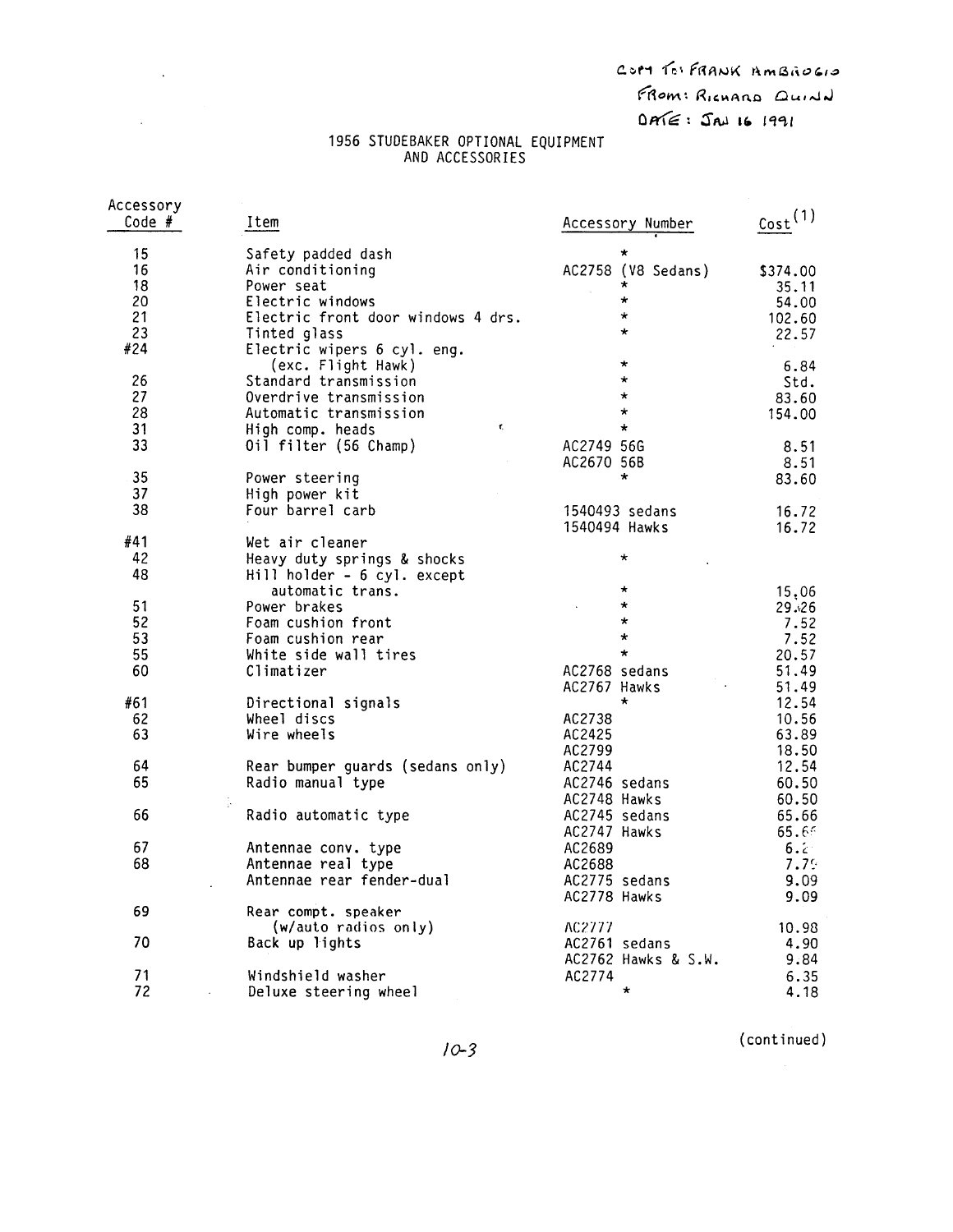## 1956 Studebaker Optional Equipment and Accessories

| RCCESSOry<br>Code # | ltem                                                        | Accessory Number                      | $\cot^{(1)}$     |
|---------------------|-------------------------------------------------------------|---------------------------------------|------------------|
| 73<br>74            | Luggage carrier (station wagon)<br>Electric clock           | AC2742<br>AC2755 sedans               | \$59.95<br>11.40 |
| 175<br>76<br>77     | Cigar lighter<br>Appearance group #1<br>Appearance group #2 | AC2756 sports models<br>AC2750        | 11,40<br>2.77    |
| 78<br>79<br>80      | Safety group<br>Convenience group<br>Seat belts             | ٠                                     |                  |
| 81                  | Spoke wheel discs                                           | SP 50060-65 front<br>SP 50060-75 rear | 19.72<br>19.72   |

Page 2

- (1) Accessory prices are dealer invoice. Price to customer was about 10% higher.
- These were "delete" options, meaning they were installed on all cars unless , ordered otherwise.
- Accessory numbers not used on these items, since they were factory installed options rather than accessories.



SAMPLE FORM B1010  $10 - 4$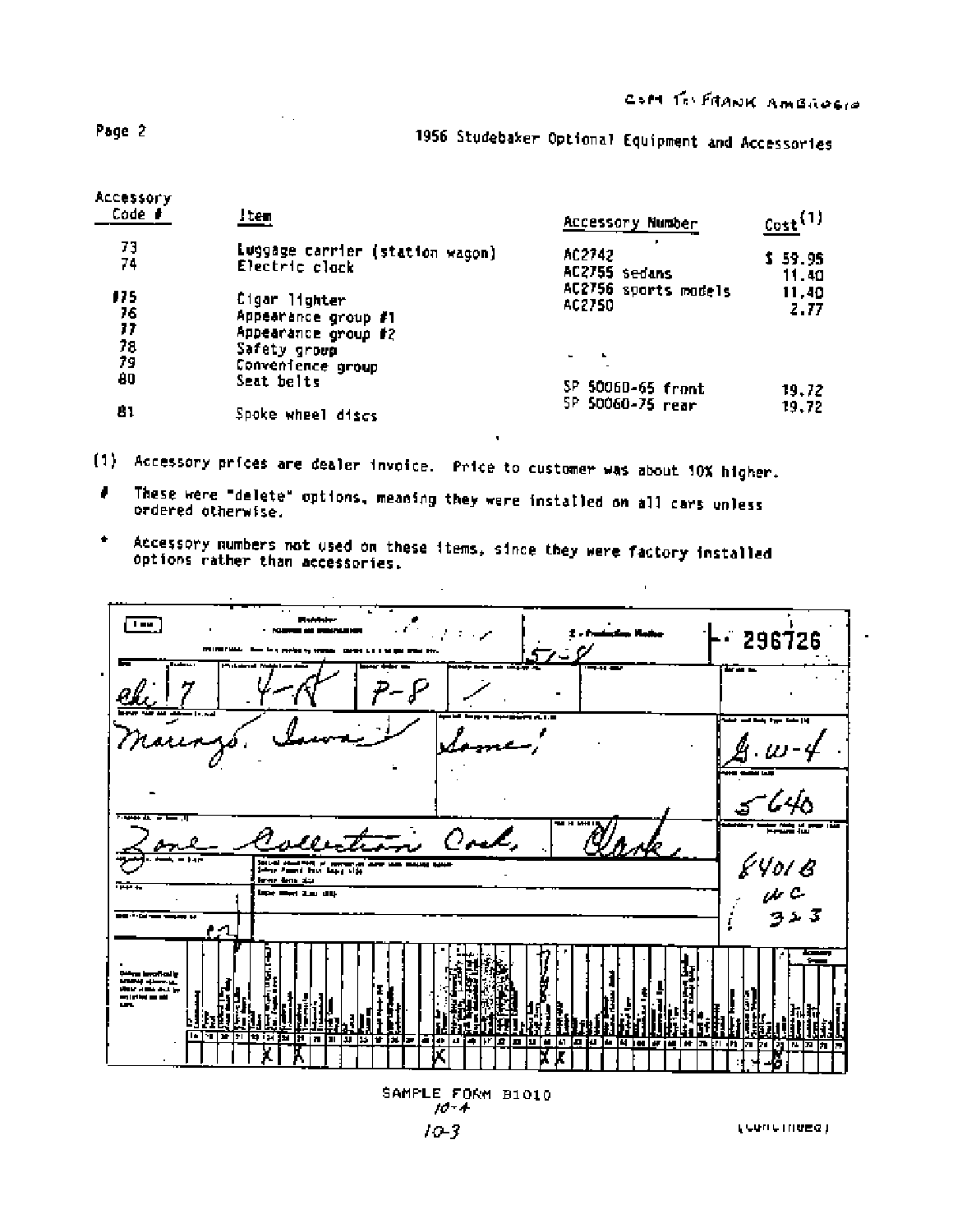$\sqrt{3}$  (  $370%$   $293$   $TT31$ 



**Thatbole used his volume since filed** 

February 1,  $1991$ 

1956 Studebaker Golden Hawk Club 1025 Nodding Pines Way Casselberry, FL 32707

Dear Club President:

I am writing to solicit the support of your club to help us verify and improve the accuracy of model listings and values for 1956 Studebaker Golden Hawks. Since our mission is to be the most reliable source of value data on vehicles manufactured from 1897 to the present, it makes sense to enlist the opinions of "the experts." To that end, you will find enclosed the pages of The Gold Book price guides We would greatly appreciate your comments on our pricing and model information.

In case you are not familiar with the Gold Book, it was started by Quentin Craft who has been publishing car price guides since 1968. Mr. Craft is especially well-regarded for his coverage of pre-World War II cars. (He is a charter member of the Classic Car Club of America.) We purchased the Gold Book business from Mr. Craft over a year ago and subsequently brought in Cox Enterprises as a partner. Cox's Manheim Auctions division sells over one million cars annually and provides data from those sales to the Gold Book.

Since buying the Gold Book, we have made a considerable investment to computerize the data, add thousands of models, and better calibrate the pricing on all exotics and collectibles. We now watch over more than 30,000 listings and need all the help we can get to be as accurate and complete as possible.

In addition to helping us maintain the accuracy of our data, your comments may serve to benefit club members. The Gold Book's subscriber base is composed primarily of institutions engaged in financing and insuring older cars, so our work affects the insurability, financibility, and marketability of vehicles owned by your members.

Once again, we would appreciate a call or your written comments. If your club<br>organization wishes to subscribe to our Gold Books, we will discount the normal subscription price 15% for orders received in 1991.

Thank you for your assistance.

Regards Dver, President **ETLOGRAPHEN 1856** ÎX¥M an a ۰. Ш 搤 и mg p 漂  $\mathbf{r}$ 擃 ₩ i Malén<br>I Malén 體 墂  $\mathbf{r}$ ÷ **URTICLE COUNTY** w  $1.45$ 1.999 **TM** 4,800 42. S 謤 爧 18 搵 in 1999.<br>September мŅ 讄 諜 僵 430 Tenth Street / Sailte 5-202 / Atlanta, Georgia 30318 / (404) 872-8330 / FAX (404) 872-8343 <u> 10-5 -</u>

Sa s avar! 4 bed achst **LOOK A**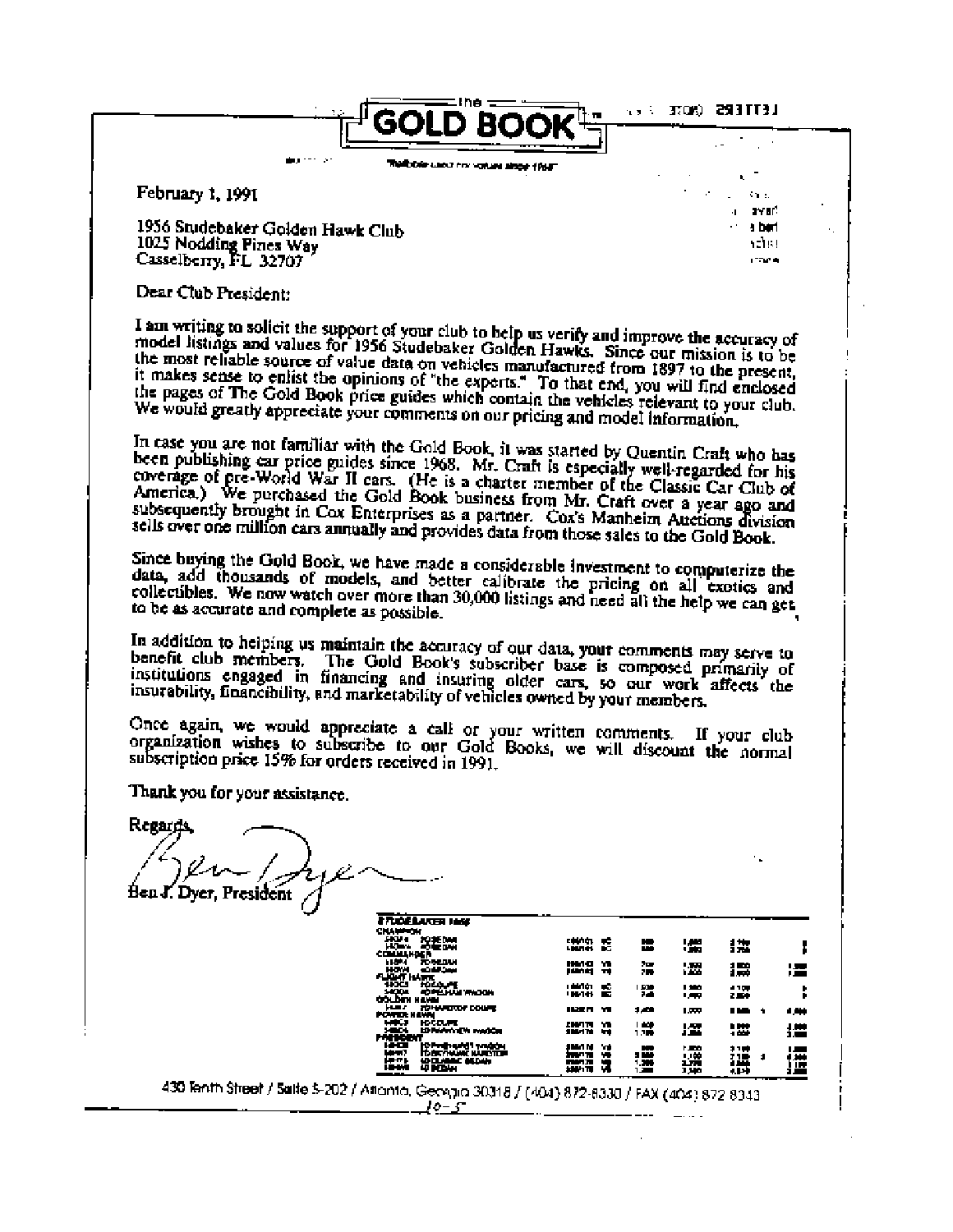#### Brent Hagen

PORTLAND, OREGON

Thanks a million for the back issues of The Hewkege, What a "life-saver" you quite anal. It have had my Hawk & little over a year and have. had a termible time truing to get parts ; information, etc.  $-$  especially with the Packard. engine/transmission

Here is some information on my car. I have the original engine and transmission though it. is not cunning. The previous owner installed an engine from a 1955 Packard Patrician (55627404). This eagles runs fine except I tuve the intermittant lifter coise after warm. up. I hed changed the oil 3 times and used an engine supplement - no help,

I have a friend in the Nesh club trying to focate a Nesh oil pump, plus I ordered the pipakit from Packard Farm. I also noticed quite a difference between the Packard transmission. and the Golden Hawk transmission rear housings, Other than the Packard being much Tonger. The rear of the G. H. transmission is: more heavy duty. For now I'm using the Packard trans, which seems to work QK with the G. H. near housing until I get the original engine & trensmission rebuilt.

The only problem I have with the transmission is occasionally I can't shift out of (P)ank. Tive adjusted the Irnkege according to the meintenance manual but it still happens. Anyone else have this problem? The trensmission did not have sny cooler set- up . the lines were jumpered. Needless to say the trensmission heated up reel fast. Having a radiator in the car without a built-in-cooler. (obviously not original), I added the Hayden efter merkel cooler, same as you, Frank. I have not noticed the transmission heating up since.

i regisced all the brake wheel culinders and master culinder and shoes. All ware available. locality at a brake retail/wholesale company. One rear brake drum was very difficult to locate (NOTE: Brent, be sure to inspect those steel brake tines very carefully).

I have been driving the car, though I would irke to eveniuelly do a frame-off restoration. I have to wait, however, until I get my current project runotne - a 1963 Wagamaira.

t have problem with my lights tyrning off. intermittently, also. Part of my problem. probabily is the wiring harness, which is shot.

i dide tempoery fix on my crumbling. steering wheel using a tooth orck and white epoxy.

My redio doesn't work – does anyone have a copy of the Delco schematic? My can has a near seat speaker but is mrasing the graff, anyone have an extra? Also I need a tail light lens No. reproduction ones seem to be available at this. time. Does enwore know why? Enclosed is a check to help keep this great info getting out. (NOTE: The following is from a later letter.)

t have the orl pressure problem too and managed to get hold of a (Nash) Republic NOS ori pump for \$75 - P/NOP94. It doesn't use the vecuum pump. It came from.

Tribble Restaration 703 N Oakwood Breckenridge, Texas 76024

l haven't installad it ust

Also, when I shift my Ultrematic. transmission to any drive gear (but especially) reverse) I get a "clunk" Have you heard of this problem? A transmission shop mechanic tald me its probably wear in the rear end side pears. and that a possible fix would be shimming. If so, What would be the best way to go about rt?

MYRON McDONALD AURORA, MISSOURI

Frank, you might run an ad in the newsletter. for me. I am parting out 2 1956 Golden Hawks. i will have a lot of good extra parts. Angone can call me with a want list at 417-678-4466 from B em to 6 pm, 6 days. Keep up the cood work.

HOWARD HINSHAW **BELYIDERE, TENNESSEE** in response to the letter from Bob Lehr shout the paint scheme on his sariy production. (6030044) S6J, the early serial # indicates his car, had the bi-level paint scheme with the sear fender outer fin moulding being painted. After body #469, the tri-Tevel paint scheme. was used and the outer film moulding was steinless steel, also the check mark moulding. was different with a notch cut to accomodate the steinlass staal moulding. Reference enticles to support this information are found in the Aprti-1985 issue of TURNING WHEELS page ≝6 and in 1.W. June 1990 page 13 - Recapa by Fred Fox.

(NOTE: We also touched on this in issue #005.) These anticles could possibly clear some of the confusion for Dennis Lankin of Santa Fe. N M, concerning the paint scheme on his carly. aroduction 56J.

I need information on how to identify the 352" and 374" anglace and which 1955 and 1956 Packarda used these engines. Old all the engines used in the Patrician and Clippers have PACKARD on the valve covers? Will the 374" engines fit the S6J without modification? ( NOTE: Other than what I discussed in Issue #004, does anyone know any more about this?).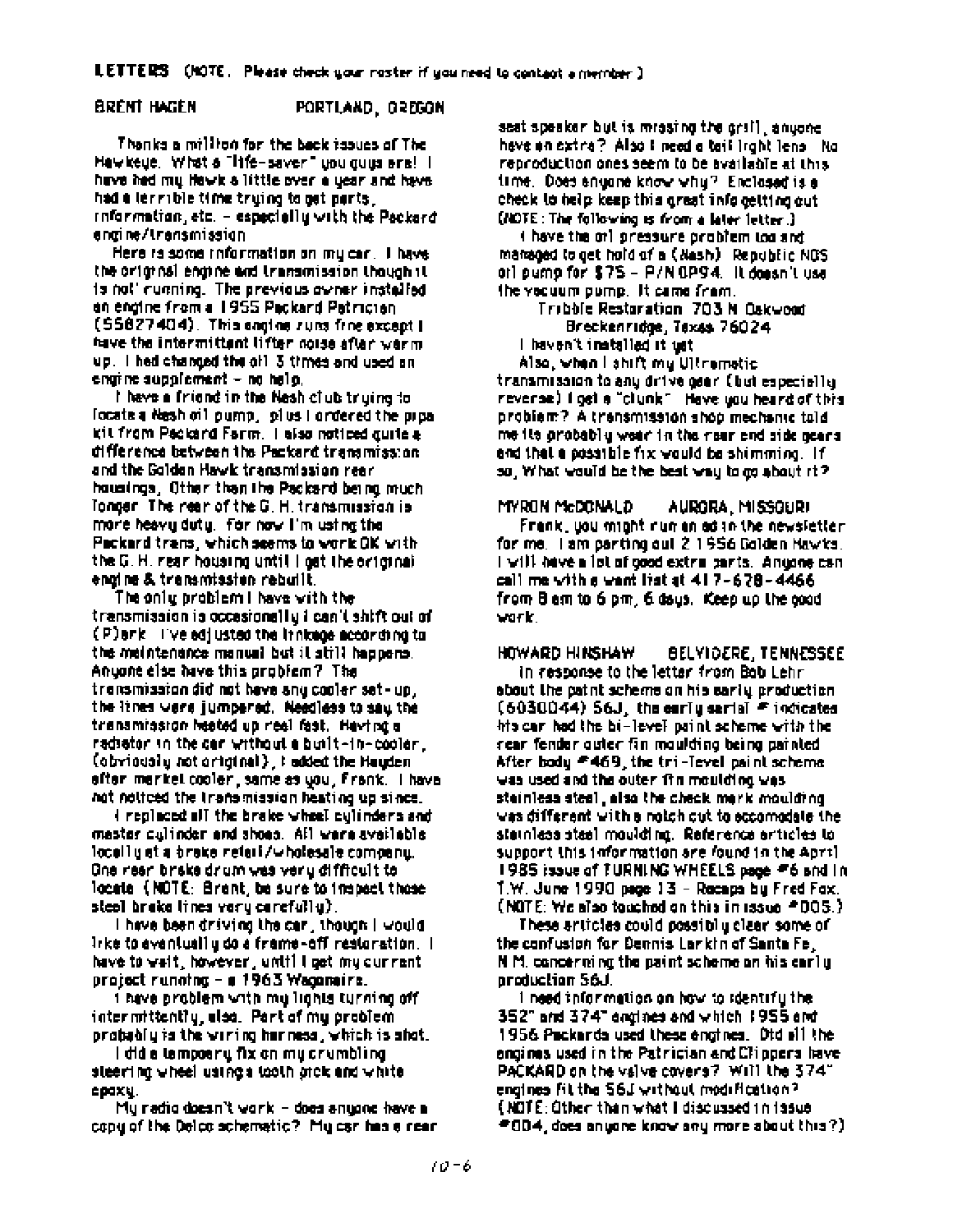### **LETTERS (Continued)**

CARL KUMMER WINTER PARK, FLORIDA In faste #009, Mr. Dele Long requested help. with his S6J tachometer. I found the problem to be in the techometer's head.

Remove the tachomater from the dash, place, 3-4drops of 3 in 1 cil. or lighter, in the 2 cil cups in the techometer head. When the oil reaches the bearings, it will turn freely by hand or finger. Reinstall in dash.

**CEOFF FORS** MONTEREY, CALIFORNIA I have a couple suggestions regarding recent member questions.

Dele Long wrote that his tachometer would fall to zero above 1000 RPM and sometimes stey there for the real of the time the snaine. was running. I had the same problem and discovered that the tach head, unlike most tachs. is not just a big meter but actually has a motor. rinside it which requires cleaning and fubrication of its bearings just like any other. motor. The tach head motor apparently operates like a sunchro motor as found in aircraft, and if the tach motor bearings are somewhat druit. isn't able to spin as easily above angine nom of 1000 or so and it then fegs behind the distributor signal anough to finally fall to zero.

The tach motor is designed to stay in step. with the distributor rator and anything that interferes with this relationship will cause the tach motor to stop turning. If the idle of the engine is low enough, the toch needla may start. working spain when the engine is brought back. to idle because the pulse lengths from the distributor sender are longer and provide the vollage necessary to get the tach motor started eguin from a dead stop.

I am truing to find a suitable oil to use in the tach bearings. Some sort of clock oil or delicate instrument oil would probably be conrect. For goodness' sake, il hope ever yone knows by now. set to use WD-40 in clocks or instruments! A good shop which advertises tach repair in. Hemmings may be able to halp. If they aren't familier with S-W "Pulsemotor Drive" tacte, though, Took elsewhere.

Another mamber wrote truing to find. bearings and scals for a stearing component. Such parts should still be everleble from are of the SDC, vendors in the Turning Wheels classifieds. If not, most larger communities have bearing supply houses which can match up. bearings and seals. This is especially true of agricultural areas. For example, there is an outfit in Salinas, California, called Kind Bearing which has provided local car collectors. with such stems as Lamborghimi and Ferrari

bearings and cogged beits as used in supercharger applications, all from inventory designed for tractor repair. Unlike other car cents, bearings and seals are more of a generic. item which are easy to find if you know where to look. Check the usilow pages under "Bearings" in larger communities (NOTE: You can also try contacting George P. Bachleda of OICar Searing Company 5101 Federa Troy, Michigan 48098  $313 - 879 - 7916$ 

I hope these suggestions prove heigful to someone.

By the way, concerning your notasion. rediator hoses, you shouldn't be too concerned. if the Tower Cales hose is a light fit on the water. pymp filting. So were the original items. The Peckerd hose was quite thick and made of a fairly hard rubber. I had about 6 of these hoses. back about 16 years ago, all fresh NOS, and they all were horribly tight fits at the water. pumps they eventually wound up on. I had to put Armor-All on the friside of the hoses to get. them to shove on. Now that I think shout it. I probably could have heated them with a hair. druar to make them more flexible. (NOTE: I had e NOS hose also and it was harder to fit on than . the Gates hose )

## **WANT ADS**

#### ADS WEL RUN FOR T ISSUE DIE Y AND SHOULD BE 1956 DH RELATED, DROP ME A CARD WITH ANY CHANGES IF YOU WISH TO RE-RUN THE AD.

Parting out two 1956 Golden Hawles, I have fole of good extra parts. Cell with your want list between 8:00 am and 6.00 pm, central time Monday through Seturday. Muron McDonald 417-678-4466.

1956 Colden Hewis, suto, nadio, body work. done, meeds interior, runs good (but car is not driven). Dash cover is shot but rest of dash is very good. Stearing wheel bad. Arizons car, no rust. Missing front bumper brackets. Price of \$1995 includes set of wire wheel covers and caps (or \$1695 without the wires and caps). Fred Roth 1255 LaBrea Drive

Thousand Oaks, Ca. 805-497-1955.

1956 Golden Hawk 3 speed overdrive, iready to start restoring, \$4000 vorth of new parts. rnel 352 V8 engine and drive train o.k. \$3500,000,00 Samuel P. Reed 121 Highland St. Avis, Pa 17721 717-753-3171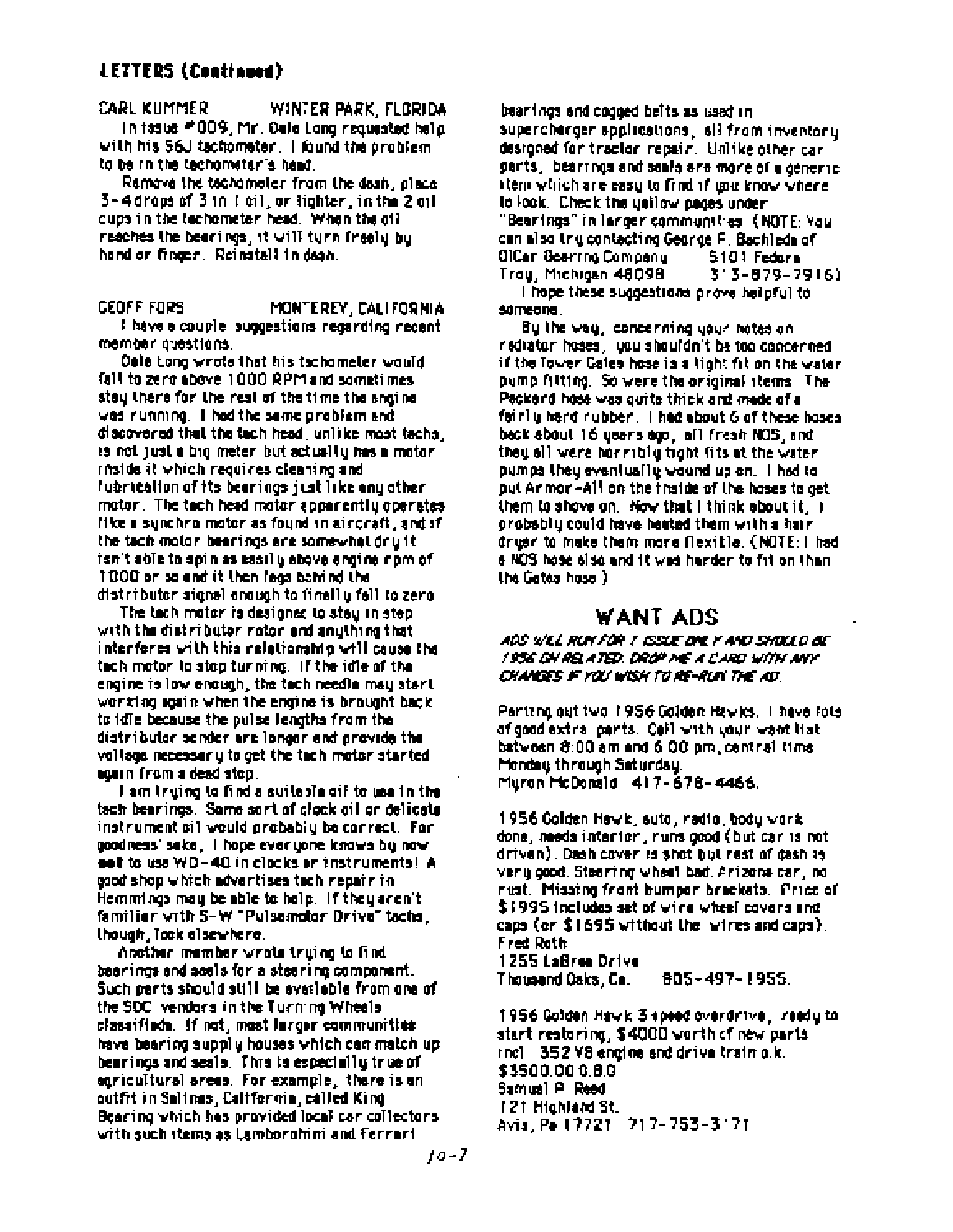## STEERING IN THE RIGHT DIRECTION - STEERING GEAR NEWS

The shop manual indicates that for non power steering cars, both Ross and Saginaw stearing. gear boxes were used on the S6J. They can be identified by the location of the filler plug and of course by the name stamped on the box itself.

The manual states that ocan lubricant SAE 80-90 should be used to the Seginaw anit, but if your car came equiped with the Ross steering gear, you should use KENDALL 400 or KENDALL. 200 The owner's menual states that you could use SAE 140 in the Ross steering gear if you are. soching liubiricant, but if you are going to drain. and refill, you should use KENDALL 400 or KENDALL 200.

i had never heard of these Kendali products. so I bagan calling around to various parts stores and nobody knew what I was laiking about. I ceiled the local Kandell distributor and socke to e man named Doug Gordon. Doug said he went back twenty years with the company and had never heard of KENDALL 400. He cave me the number of the home office in Pennsylvania and I called and spoke to someone named Ron Woods of Kendall Engineering. Ron did not know of KENDALL 400 and neither did engane also in the office. He seemed interested and said he would research this for me and call me back the next day. هي ر

Two days later ha called back to tall me that I could use a current Kendal product called SUPER THREE STAR BOW - 85W - 140W aren lubricent in place of KENDALL 400. I'm not oure if he actually found a reference to the KENDALL 400 in the company's records or if this was just, the consensus of cointan in the affice.

Studebaker Driver's Club members meu have read about alternatives to using KENDALL 400 in Turning Wheels. On page 33 of the Februaru 1991 issue, Studebaker Co-operator Editor Bob Palma stated that Ross Geer Company said you can use 90 weight in their stearing. gears. He also indicated that SDC member , Guu Riley, used ford Multi-Purpose Long-Life. Lubricant, Molybdenum Disulfide Type CTAZ-19590-B available in 14-1/2 oz tubes from Ford dealers.

Mamber Luther Jackson stated that you could mix gear off with STP and use it in the Ross deur.

In Service Bullettn No. 313 dated April. 1956 Studebaker, Packard Corporation told dealers that Taxaco 1987 - Meropa 7H lubricant was approved for use in the Ross. steering gear.

It appears that after all this, that maybe there really fan't a problem after all.

if anyona has any further ideas or knowledge. on this matter, please let me know and ITI pass. it on in the next issue.

Service Bullettns dealtng with the Ross stearting gear and other power steering problems follow on the next few pages.

#### ROSS STEERING GEAR LUBRICANT - ALL MODELS

Floase record this article on the Service Sullatin lefarence page of the and of the indrication section of your 1958 Possemeer Car Shop Hannal. No. 313 April 1956

After extensive engineering texts, for Engineering Research Division and approved Tranco 1987 -Seropa 7H Iubricant as being selectory for use in ROLL Steering Cents.

Elther Kendall 400 or Texaco 1987 - Meropa 7K fubricant is approved for the in Roma Steering Cental is all Studebaker cars (all models thru 1956).

## **NOISE IN POWER STEERING GEAR -**1956 MODELS<br>No. 314 May 1956 MODELS

Please record this orticle on the fervice Bulletin reference jors of the and of the Sicaring Ocar saction of your 1858 Fassenger Car Shop Monual.

It has been found that in soar cases the location marr (T) on the attering gear flange is not located properly in fespect to the midposition or "migh-spot" of the gear.

when this condition exists, the pitann are vill not be at the proper angle, the steering bell creak that out as contered, and the jeft tie rod will be short with the sight tie rad longer than normal. The steering gear mill be operating off the "bigh-spot" sith the wheels In the attaignt-aboud position, causing gear chuckle.

If easerning gear chuchin is evident, and all atesting linkage parts are determined to be notabl, the tim rods should be peasured to check for this condition. Unequal tim rod lengths inclease as off-center steering gear.

To coffect, cunter the front specia, fraove the attesing wheel and reposition it 90° clocksize in relation to the existing mark. Lastall the retaining but and horn ring. Tuzz the steering wheel back to the horizontal position which should place the steering gear in the sidnoaltime on the "high-spot". This should also cemter the strering mail crank. Readjust the tle rods to obtain a straight-anesd front wheel setting and adjust to: in.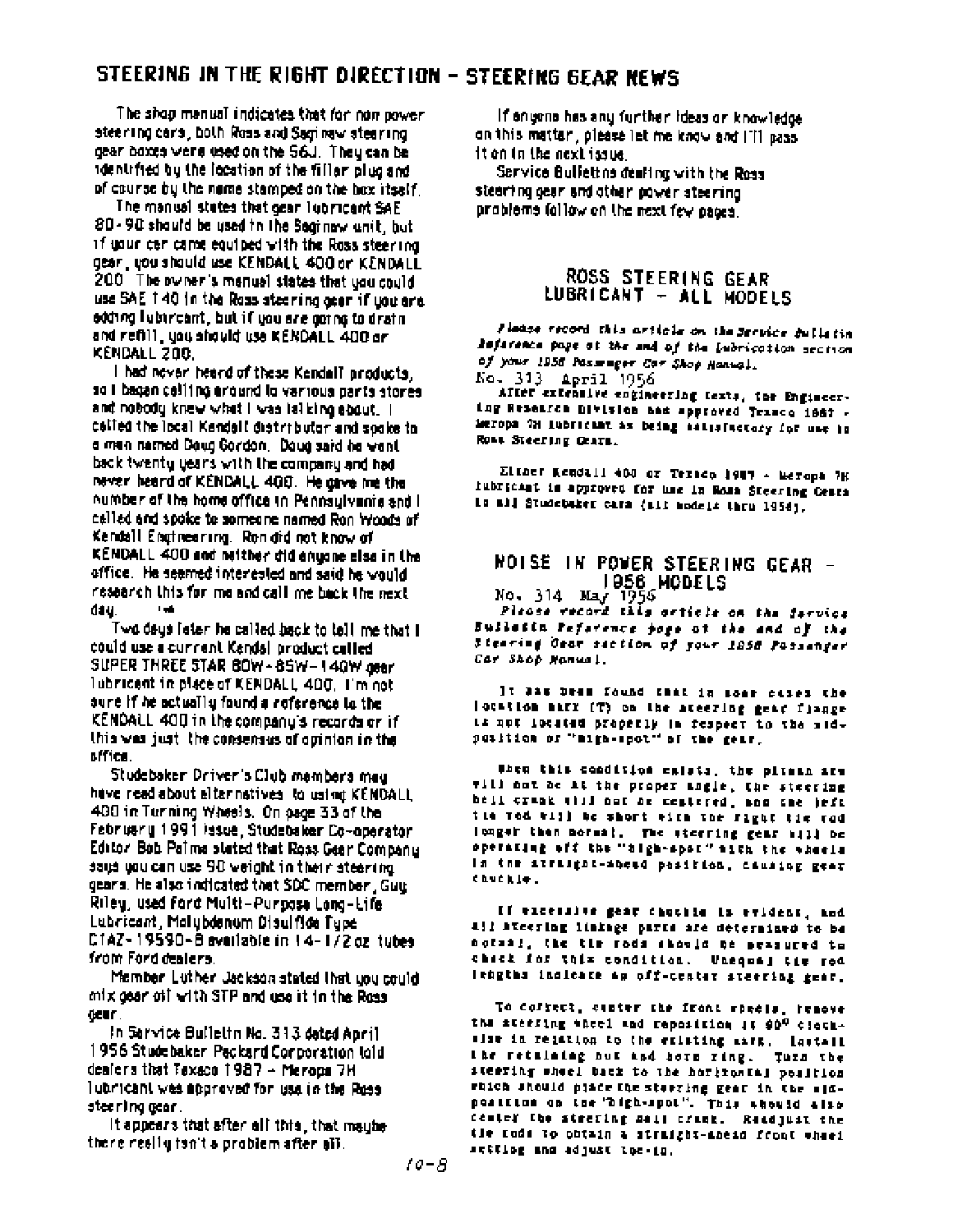JOHN RAISES TOLD US THAT THERE WERE TWO DIFFERENT POWER STEERING PUMPS USED ON THE 1956 GOLDEN HAWK IN ISSUE DO7 HERE IS MORE INFORMATION.

## POWER STEERING GEAR AND PUMP CHANGES

No.

Flanse racord this orticle on the Service Suffetin Reference page of the end of the Frant Justansion and Steering accilon of your 1956 roodenger Car Zhop Nanual.

Power Steering Pump

A over Power Storning Punp Assembly, Part No. 1540150, went into production effective with the following serial numbers:

|      | 50G - T.F.D   |  | Serial No. U-1369982 |
|------|---------------|--|----------------------|
|      | c-E           |  | 0-1313431            |
|      | $56B - 1.7.5$ |  | <b>0413PLT</b>       |
|      | C-E           |  | 8446573              |
|      | 38H - W-F-D-Y |  | <b>TI81537</b>       |
|      | ĸ             |  | 7105171              |
| - 50 |               |  | 0031893-             |

\* A fer cars were built after this section with the easily type pump.

The new pump has more volume throughout the range. It differs in construction from the previous pamp and nost of the service parts are not interchangeable, but the disassesbly procoderes are essentially the same. The now pump



 $F(4.5)$ 

| I, FERSINIK HOSE    | 4. SCREEN AETAINCE       |
|---------------------|--------------------------|
| el 11 in a          | 5. SCREEK                |
| 2. RETURN MODE TUDE | <b>S. PUMP ALSERVOIR</b> |
| ), SCACEN SPITAN    | <b>MANIFOLD</b>          |
|                     | $\,$<br>10-T             |

misently can readily be identified because the hydraulic return home in alteched to a tebe in the reservoir, rather than in the pupp cover assembly. Further, the feturn home no longer uses high pressure fittings; it is assembled with respectional home clasps. This pusp has a dwall screen (5, Pig. 5) located in the reservair to filter the ofl as it is returned.

The return tube (2) attached to the reser. voir is shorter on the assemblies used on the 580 - W-F-D models than the tube of the unit ward on the other models. This is uschsamfy to prevent interfesence between the seturn bone and the hattery. The unit as received from the Parts Bepot #121 have the longer tube. Therefore, it will be setessary to modify the tube before it is used on the 36G - W-F-D models. Before installation, cut off approximately 1/2" of the tube, waing a tube cutter. Every precaution abould be taken to prevent thips or foreign matter from entering the return tube.

#### Power Steering Gear

A mew Power Steering Gear Assembly, Part No. 1541976, has been released for service for all models. 1933 to current production. It is furnished without the hoses so that it can be readily adapted to Part Nos. 535718 or 1540150 punp assembly.

Part No. 1541978 may be substituted for the fallowing parts:

| 534144  | $1853 - 44737 1956$         | $T - T - D - Y$ |
|---------|-----------------------------|-----------------|
| 534345  | $1953 - \text{early } 1956$ | c-x             |
| 1540570 | Early 1950 - S&I            |                 |
| 1539018 | Present prod, - ull models  |                 |

The Parts Depots will exhant their present stock and then aubstitute Part Ho, 1541976.

1

Inannuch as the gear, Part No. 1541976, in furnished without the hoses, if used with the early type gump Part Mo. 535716, the following will be required:

| \$14065 | Pumo-to-control valte pressure hose .<br>$T - T - D$     |
|---------|----------------------------------------------------------|
| 514567  | Pusp-to-control valve pressure hose -<br>C-K except 50J  |
| 1540101 | Pusp-to-control valve pressure hose -<br>1N .            |
| 534677  | Pump-to-control valve return hose<br>٠<br>All eleept 562 |
| 1540527 | Pump-to-control valve return bose<br>565                 |
|         | If weed with the latest type pump, Part Mo.              |
|         | 1540150, the following parts aft required;               |

1540103 - Pump-to-conttol ValVe pressure bose 1541403 - Pump-to-control valve return home  $15(1400 -$  Meturn hose clasps (2) 1543404 - Beture hose pipe and hut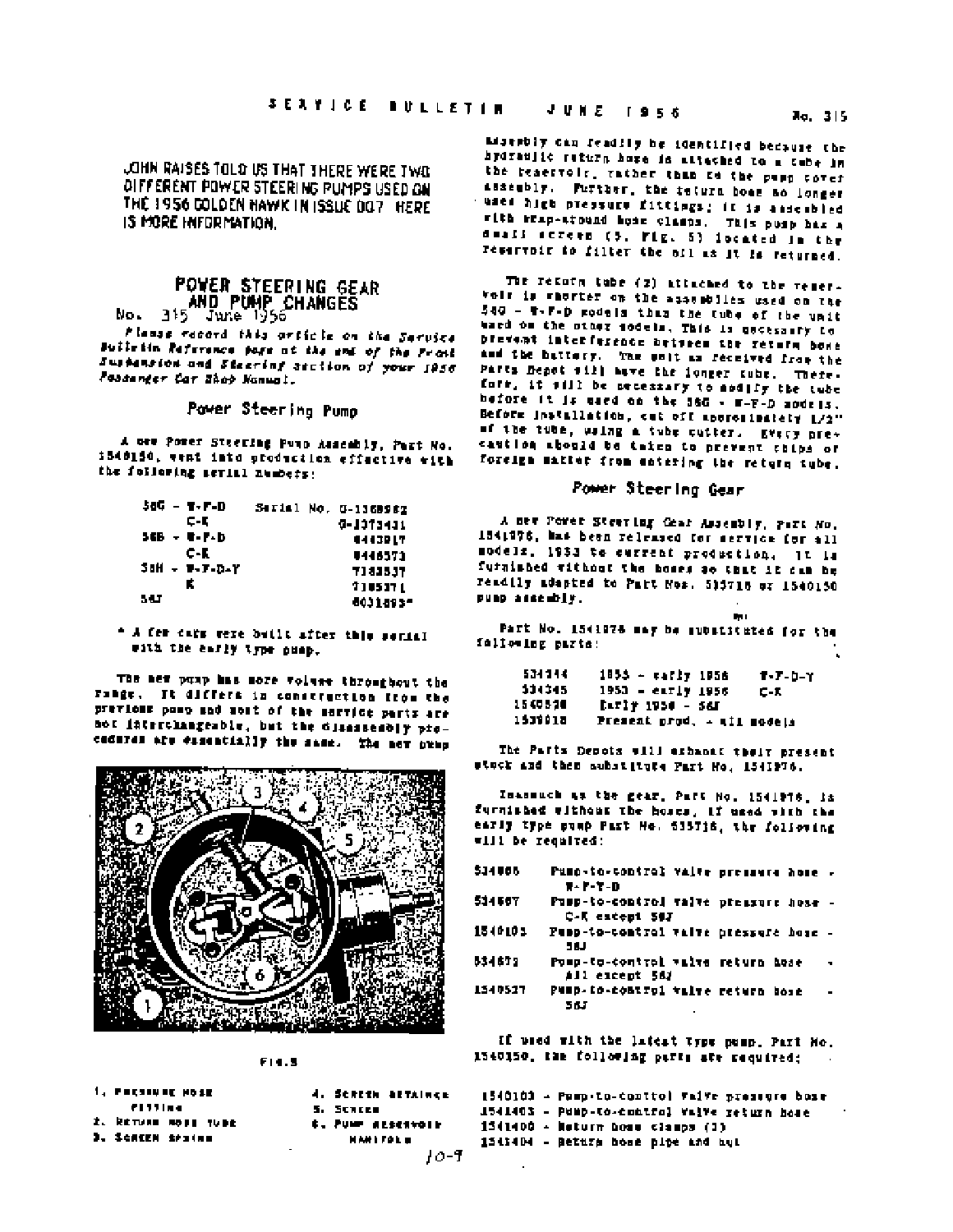#### POWER STEERING GEAR NOISE AND ADJUSTMENTS - 1956 MODEL

lio. 317 Oct 1956

Planse record this article on the Seru fulletin Jeforance page at the end of the Pr Suspension and Steering section of your li Fossender Car Shop Manual.

This is a review of notes in a power siting gear and gear adjustated.

#### HÔ I SE

1. Piease refer to Service Bullotin Ho. 31 page 3. The reference to the improper of san afs ingle should not be sisconstrued sean that saything was secondically are sith the pitches are. To other words, t pitano afa ingle was incorrect in some cas **UPC3434 the location mark "T" on the flat** was improperly located. To correct in condition:

(a) Adjust the steering gear to high ap position. This should locate the steers bellorantto its center position with t left front wheel is straight-thead positiv Adjust the left-hand tie rod if accessary chtain this setting, Adjust the tor-in specified in the Shop Manual.

(b) Relocate the atesting wheel as requir to obtain it's straight-shead positio

#### **ADJUSTMENTS**

2. Use the following procedure to obtain corpe steering gear adjustsent and high spot all the steering gear in the car by taking t. 'pull' resulage at thestending wheel fill Correct steering gear adjustment can be of tature only if no bind exists at the steers. post jacket busring, belleranx, steeri: linkage, steering knuchles etc.

If at any time when the steering gear i turned off the high spot position the sprin scale reads as high or bigher than the reat Ing through the high spot, check the steel ing liskage, believank, steering knockl assemblies and accepting post jacket mail bearing assessily for bind. Sliminate interference before attempting to adjust the Heering gear.

(a) Loosen the parer rack cover and guide assembly access a couple of torns.

(b) Jack up the front of the car until the front whichs are off the floor.

Attach a spring scale to the ateering wheel ria. Torn the steering gear through the full range. The poll required through the high Apot #howld be 2-3/4 to 3 lbs.

(c) If the pull is not within the limits. diacounset the steering reach rad at the pitsen are and agate note the puit on the spring scale. It should be bettern 1-1/3 to 2-1/4 lbs, through the high spot. If the reading is not sithin these limits, turn the gear off the high spot and fighten or locaes the pituan shaft adjusting screwes necessary. Then recheck the adjustment by again pulling the gear through the high spot. The final adjustment should read between 1-1/2 and  $2 - 1/4$  1bs.

(d) Tighten the paver rack guide cover access evenly. Again using the spring scale at the steering wheel ris, check the highest reading as the gear is turned through the center position.

If the amount of pull over the high spot remains the same as the final resding in the bigh spot adjustment, one .003" ahis abould be removed The guide cover should be reinstalled and the pull checked again. If necessary, continue to frmove .003" shins one at a that, (of a comb)nation that rill equal .003") until the pull required increases over the final reading in the high apot adjustment, At the time of increate, if the pull increases note than 1/4 in... sda one .001" shis.

If, when the power rack cover is first tightened. down, the pull through the high spot increases over the final reading of the high spot soyuntwent more than 1/4 ib., shims of .000" thickness sample be added one of a time until the pull required in decreased to sithin 1/4 lb. of the final reading (1-1/2 to 2-1/4 lbs.) of the high spot adjustment.

The pull over the high spot situr all adjustments are made must wor excred 2-1/2 lbs.

Attachthe steering reach rods to the pitnes arm and recheck the pull required eith the front sheels off the floor. The effort at the steering wheel rim should not excend 3-1/4 jhs. bull.



 $10 - 10$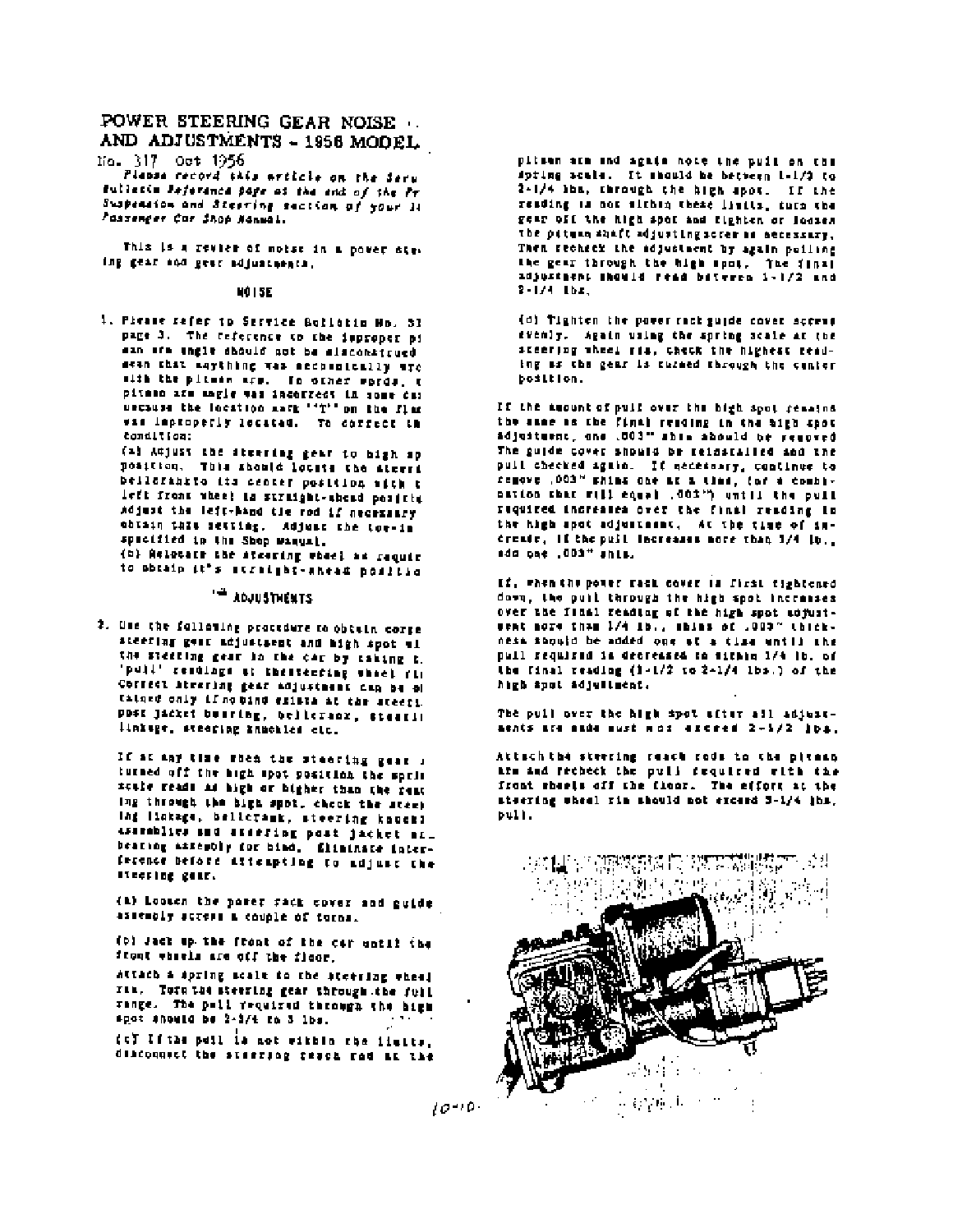#### MORE ON DIL FILTER DECALS

In issue # 001, I can the story of the 1956 Golden Hawk oil filter decal and related how I. vorked with Jahn Brichetle of Autosport Specialty to get the filter decal reproduced.

John sent me a sample of the decal used bul American Motors on the Packard powered Hudson cars. He made no mention of Nash cars. which also used the Packard engine.

The AMC decei is black on top with the AMC. banner in yellow, while the bottom partian is red with black letters.

Although the colors can't be reproduced hare, 6 sample of the AMC decal and the Studebaker. Peckard decel is each shown heliaw.



### PACKARD VALVE COVERS

In the Tetters section, Howard Hinshaw asked If any Packard cars, came without the Packard name stamped on the velve covers.

According to the Packard parts manual. group 5 1701 COVER ASSEMBLY-YALYE lists 4 different sats of valve covers. Part # 440887. was used on the 1955 Cliener. Part # 440501 was used on the 1955 Packard (except the Caribbean) and the 1956 Packard

Part = 440865 was used on the 1955 Peckard Caribbsan and the 1956 Packard Cartbbean, Pert # 6480851 was used on the 1956 Citigoen.

The Studebaker Colden Hewk engine valve cover part # is 471064 (AC-2796 is the chrome plated accessory option) (119) centainly possible that one on more of the valve covers listed above, probably those used on the Clipper, did not have Peckerd stamped on them.



ROSS STEERING GEAR



Reproduction oil fifter decals. (Imembers only) \$5.00 + small size SASE. Frank Ambrogro 1025 Notding Pines Way Casselberry, FT. 32707



**SAGINAW STEERING GEAR**